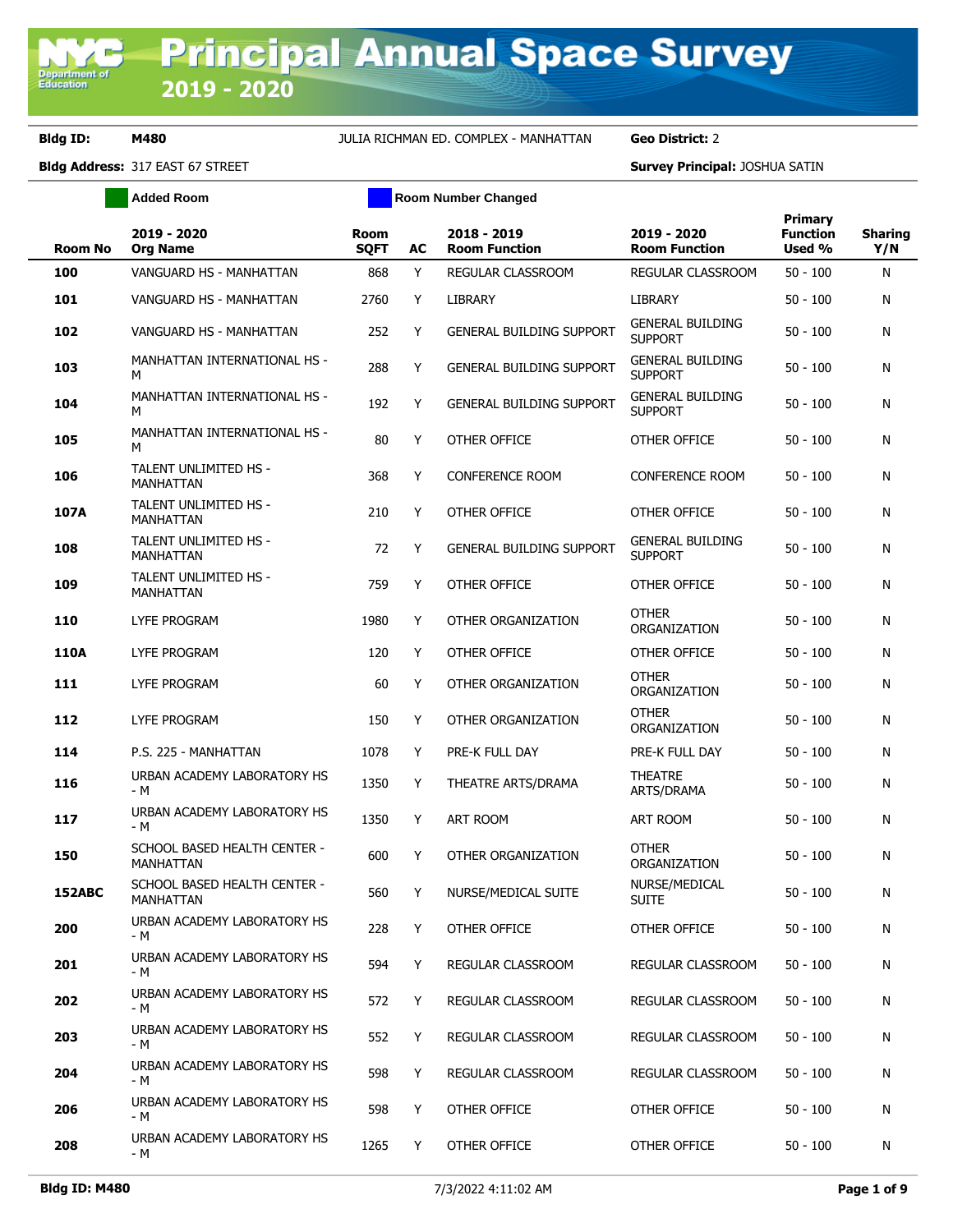|                | <b>Added Room</b>                  |                            | <b>Room Number Changed</b> |                                     |                                           |                                             |                       |
|----------------|------------------------------------|----------------------------|----------------------------|-------------------------------------|-------------------------------------------|---------------------------------------------|-----------------------|
| <b>Room No</b> | 2019 - 2020<br><b>Org Name</b>     | <b>Room</b><br><b>SQFT</b> | AC                         | 2018 - 2019<br><b>Room Function</b> | 2019 - 2020<br><b>Room Function</b>       | <b>Primary</b><br><b>Function</b><br>Used % | <b>Sharing</b><br>Y/N |
| 210            | URBAN ACADEMY LABORATORY HS<br>- M | 594                        | Y                          | REGULAR CLASSROOM                   | REGULAR CLASSROOM                         | $50 - 100$                                  | N                     |
| 212            | URBAN ACADEMY LABORATORY HS<br>- M | 345                        | Y                          | OTHER OFFICE                        | OTHER OFFICE                              | $50 - 100$                                  | N                     |
| 214            | URBAN ACADEMY LABORATORY HS<br>- M | 276                        | Υ                          | OTHER OFFICE                        | OTHER OFFICE                              | $50 - 100$                                  | N                     |
| 216            | URBAN ACADEMY LABORATORY HS<br>- M | 368                        | Y                          | <b>TEACHER'S ROOM</b>               | <b>TEACHER'S ROOM</b>                     | $50 - 100$                                  | N                     |
| 218            | URBAN ACADEMY LABORATORY HS<br>- M | 230                        | Υ                          | OTHER OFFICE                        | OTHER OFFICE                              | $50 - 100$                                  | N                     |
| 220            | URBAN ACADEMY LABORATORY HS<br>- M | 598                        | Y                          | REGULAR CLASSROOM                   | REGULAR CLASSROOM                         | $50 - 100$                                  | N                     |
| 222            | URBAN ACADEMY LABORATORY HS<br>- M | 598                        | Y                          | REGULAR CLASSROOM                   | REGULAR CLASSROOM                         | $50 - 100$                                  | N                     |
| 224            | URBAN ACADEMY LABORATORY HS<br>- M | 598                        | Y                          | REGULAR CLASSROOM                   | REGULAR CLASSROOM                         | $50 - 100$                                  | N                     |
| 226            | URBAN ACADEMY LABORATORY HS<br>- M | 660                        | Y                          | REGULAR CLASSROOM                   | REGULAR CLASSROOM                         | $50 - 100$                                  | N                     |
| 227            | P.S. 225 - MANHATTAN               | 644                        | Y                          | OTHER OFFICE                        | OTHER OFFICE                              | $50 - 100$                                  | N                     |
| 228            | P.S. 225 - MANHATTAN               | 598                        | Y                          | <b>FOURTH GRADE</b>                 | <b>FOURTH GRADE</b>                       | $50 - 100$                                  | N                     |
| 229            | P.S. 225 - MANHATTAN               | 598                        | Y                          | <b>FIRST GRADE</b>                  | <b>FIRST GRADE</b>                        | $50 - 100$                                  | N                     |
| 230            | P.S. 225 - MANHATTAN               | 322                        | Y                          | <b>GENERAL BUILDING SUPPORT</b>     | <b>GENERAL BUILDING</b><br><b>SUPPORT</b> | $50 - 100$                                  | N                     |
| 232            | P.S. 225 - MANHATTAN               | 299                        | Y                          | PRINCIPAL'S OFFICE                  | PRINCIPAL'S OFFICE                        | $50 - 100$                                  | N                     |
| 234            | P.S. 225 - MANHATTAN               | 836                        | Υ                          | <b>FIRST GRADE</b>                  | <b>FIRST GRADE</b>                        | $50 - 100$                                  | N                     |
| 236            | P.S. 225 - MANHATTAN               | 54                         | Y                          | DUPLICATING/COPY ROOM               | DUPLICATING/COPY<br><b>ROOM</b>           | $50 - 100$                                  | N                     |
| 238            | P.S. 225 - MANHATTAN               | 621                        | Y                          | <b>FIRST GRADE</b>                  | <b>FIRST GRADE</b>                        | $50 - 100$                                  | N                     |
| 239A           | P.S. 225 - MANHATTAN               | 228                        | Y                          | KINDERGARTEN                        | KINDERGARTEN                              | $50 - 100$                                  | N                     |
| 239B           | P.S. 225 - MANHATTAN               | 621                        | Y                          | KINDERGARTEN                        | KINDERGARTEN                              | $50 - 100$                                  | N                     |
| 240            | P.S. 225 - MANHATTAN               | 161                        | Y                          | <b>COACH'S OFFICE</b>               | COACH'S OFFICE                            | $50 - 100$                                  | N                     |
| 268            | TALENT UNLIMITED HS -<br>MANHATTAN | 875                        | Y                          | <b>WEIGHT ROOM</b>                  | WEIGHT ROOM                               | $50 - 100$                                  | N                     |
| <b>2FL GYM</b> | MANHATTAN INTERNATIONAL HS -<br>м  | 7740                       | Y                          | <b>GYMNASIUM</b>                    | <b>GYMNASIUM</b>                          | $50 - 100$                                  | N                     |
| 300            | VANGUARD HS - MANHATTAN            | 216                        | Y                          | <b>RESOURCE ROOM</b>                | <b>RESOURCE ROOM</b>                      | $50 - 100$                                  | N                     |
| 301            | VANGUARD HS - MANHATTAN            | 567                        | Y                          | SCIENCE DEMO ROOM                   | SCIENCE DEMO ROOM                         | 50 - 100                                    | N                     |
| 302            | VANGUARD HS - MANHATTAN            | 594                        | Y                          | SCIENCE DEMO ROOM                   | SCIENCE DEMO ROOM                         | 50 - 100                                    | N                     |
| 303            | VANGUARD HS - MANHATTAN            | 575                        | Y                          | <b>REGULAR CLASSROOM</b>            | REGULAR CLASSROOM                         | 50 - 100                                    | N                     |
| 303A           | VANGUARD HS - MANHATTAN            | 80                         | Y                          | REGULAR CLASSROOM                   | REGULAR CLASSROOM                         | 50 - 100                                    | N                     |
| 303B           | VANGUARD HS - MANHATTAN            | 288                        | Y                          | OTHER OFFICE                        | OTHER OFFICE                              | $50 - 100$                                  | N                     |
| 304            | VANGUARD HS - MANHATTAN            | 598                        | Y                          | REGULAR CLASSROOM                   | REGULAR CLASSROOM                         | $50 - 100$                                  | N                     |
|                |                                    |                            |                            |                                     |                                           |                                             |                       |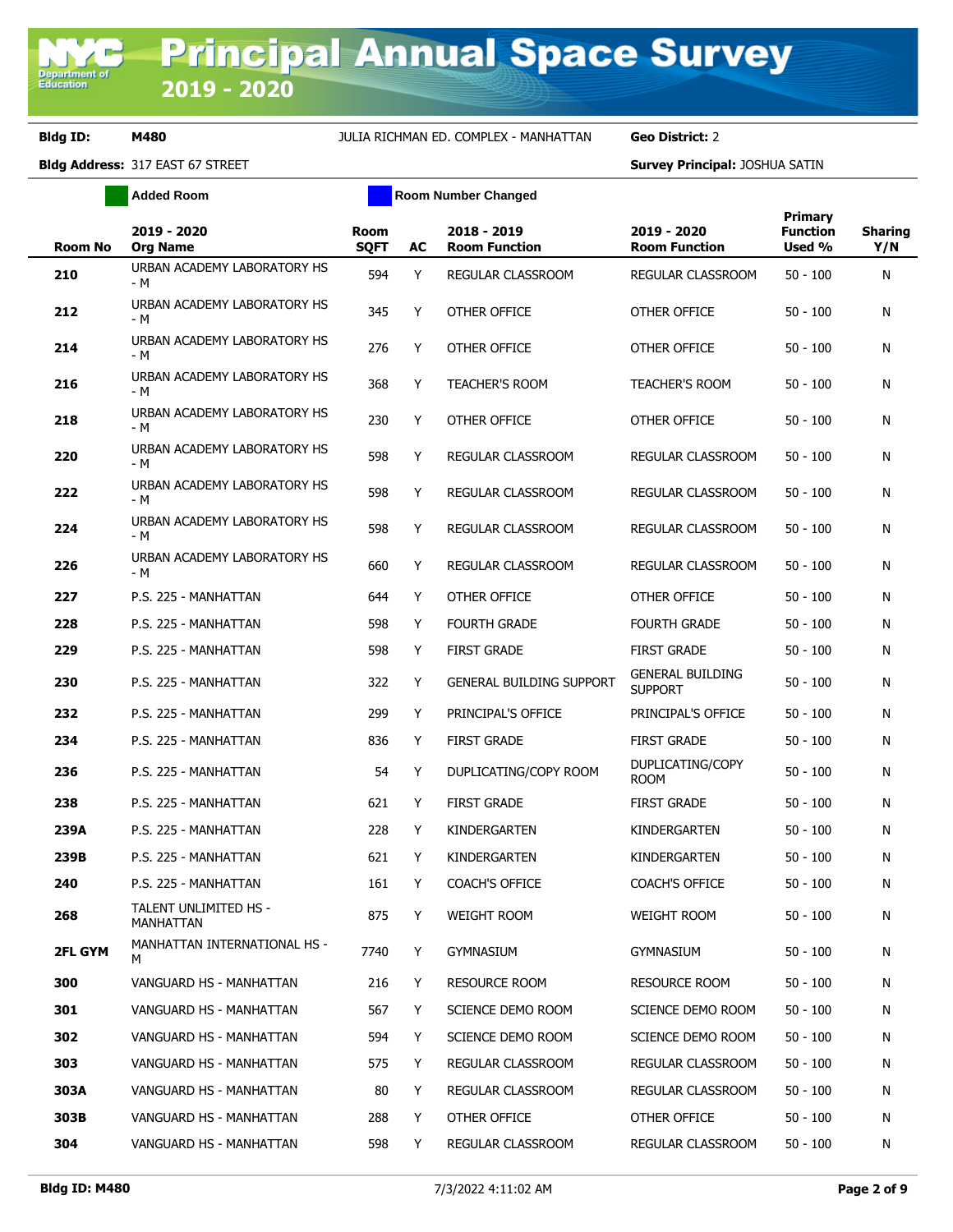|                | <b>Added Room</b>              |                            | <b>Room Number Changed</b> |                                                 |                                           |                                             |                       |
|----------------|--------------------------------|----------------------------|----------------------------|-------------------------------------------------|-------------------------------------------|---------------------------------------------|-----------------------|
| <b>Room No</b> | 2019 - 2020<br><b>Org Name</b> | <b>Room</b><br><b>SQFT</b> | AC                         | 2018 - 2019<br><b>Room Function</b>             | 2019 - 2020<br><b>Room Function</b>       | <b>Primary</b><br><b>Function</b><br>Used % | <b>Sharing</b><br>Y/N |
| 305A           | VANGUARD HS - MANHATTAN        | 460                        | Y                          | REGULAR CLASSROOM                               | REGULAR CLASSROOM                         | $50 - 100$                                  | N                     |
| 305B           | VANGUARD HS - MANHATTAN        | 460                        | Y                          | <b>REGULAR CLASSROOM</b>                        | REGULAR CLASSROOM                         | $50 - 100$                                  | N                     |
| 306            | VANGUARD HS - MANHATTAN        | 529                        | Y                          | REGULAR CLASSROOM                               | REGULAR CLASSROOM                         | $50 - 100$                                  | N                     |
| 306A           | VANGUARD HS - MANHATTAN        | 80                         | Y                          | <b>GENERAL BUILDING SUPPORT</b>                 | <b>GENERAL BUILDING</b><br><b>SUPPORT</b> | $50 - 100$                                  | N                     |
| 308            | VANGUARD HS - MANHATTAN        | 598                        | Y                          | REGULAR CLASSROOM                               | REGULAR CLASSROOM                         | $50 - 100$                                  | N                     |
| 309A           | M226 SPED - MANHATTAN          | 460                        | Y                          | D75 SPED CLASSROOM                              | D75 SPED<br><b>CLASSROOM</b>              | $50 - 100$                                  | N                     |
| 309B           | M226 SPED - MANHATTAN          | 90                         | Y                          | D75 SPED CLASSROOM                              | D75 SPED<br><b>CLASSROOM</b>              | $50 - 100$                                  | N                     |
| 310            | M226 SPED - MANHATTAN          | 598                        | Y                          | D75 SPED CLASSROOM                              | D75 SPED<br><b>CLASSROOM</b>              | $50 - 100$                                  | N                     |
| 311            | M226 SPED - MANHATTAN          | 598                        | Y                          | D75 SPED CLASSROOM                              | D75 SPED<br><b>CLASSROOM</b>              | $50 - 100$                                  | N                     |
| 312            | M226 SPED - MANHATTAN          | 620                        | Y                          | D75 SPED CLASSROOM                              | D75 SPED<br><b>CLASSROOM</b>              | $50 - 100$                                  | N                     |
| 313B           | M226 SPED - MANHATTAN          | 299                        | Y                          | D75 SPED CLASSROOM                              | D75 SPED<br><b>CLASSROOM</b>              | $50 - 100$                                  | N                     |
| 315A           | M226 SPED - MANHATTAN          | 299                        | Y                          | D75 SPED CLASSROOM                              | D75 SPED<br><b>CLASSROOM</b>              | $50 - 100$                                  | N                     |
| 316            | M226 SPED - MANHATTAN          | 420                        | Y                          | REGULAR CLASSROOM                               | REGULAR CLASSROOM                         | $50 - 100$                                  | N                     |
| 316A           | M226 SPED - MANHATTAN          | 460                        | Y                          | D75 SPED CLASSROOM                              | D75 SPED<br><b>CLASSROOM</b>              | $50 - 100$                                  | N                     |
| 316B           | M226 SPED - MANHATTAN          | 252                        | Y                          | D75 SPED CLASSROOM                              | D75 SPED<br><b>CLASSROOM</b>              | $50 - 100$                                  | N                     |
| 318            | P.S. 225 - MANHATTAN           | 903                        | Y                          | DANCE ROOM                                      | DANCE ROOM                                | $50 - 100$                                  | N                     |
| 319            | M226 SPED - MANHATTAN          | 414                        | Y                          | D75 SPED CLASSROOM                              | D75 SPED<br><b>CLASSROOM</b>              | $50 - 100$                                  | N                     |
| 320A           | M226 SPED - MANHATTAN          | 299                        | Y                          | D75 SPED CLASSROOM                              | D75 SPED<br><b>CLASSROOM</b>              | $50 - 100$                                  | N                     |
| 320B           | M226 SPED - MANHATTAN          | 299                        | Y                          | D75 SPED CLASSROOM                              | D75 SPED<br><b>CLASSROOM</b>              | $50 - 100$                                  | N                     |
| 321            | P.S. 225 - MANHATTAN           | 230                        | Y                          | OTHER OFFICE                                    | OTHER OFFICE                              | $50 - 100$                                  | N                     |
| 322            | P.S. 225 - MANHATTAN           | 598                        | Y                          | THIRD GRADE                                     | THIRD GRADE                               | $50 - 100$                                  | N                     |
| 324            | P.S. 225 - MANHATTAN           | 589                        | Y                          | <b>SECOND GRADE</b>                             | SECOND GRADE                              | $50 - 100$                                  | N                     |
| 326            | P.S. 225 - MANHATTAN           | 598                        | Y                          | <b>FIRST GRADE</b>                              | <b>FIRST GRADE</b>                        | $50 - 100$                                  | N                     |
| 327/325        | P.S. 225 - MANHATTAN           | 1120                       | Y                          | <b>FOURTH GRADE</b>                             | <b>FOURTH GRADE</b>                       | 50 - 100                                    | N                     |
| 328            | P.S. 225 - MANHATTAN           | 598                        | Y                          | D75 SPED CLASSROOM                              | D75 SPED<br><b>CLASSROOM</b>              | $50 - 100$                                  | N                     |
| 329            | P.S. 225 - MANHATTAN           | 598                        | Y                          | REGULAR CLASSROOM                               | REGULAR CLASSROOM                         | $50 - 100$                                  | N                     |
| 330            | P.S. 225 - MANHATTAN           | 598                        | Y                          | ART ROOM                                        | ART ROOM                                  | $50 - 100$                                  | N                     |
| 332            | P.S. 225 - MANHATTAN           | 598                        | Y                          | <b>ICT - ELEMENTARY SCHOOL</b><br><b>GRADES</b> | <b>ICT - ELEMENTARY</b><br>SCHOOL GRADES  | $50 - 100$                                  | N                     |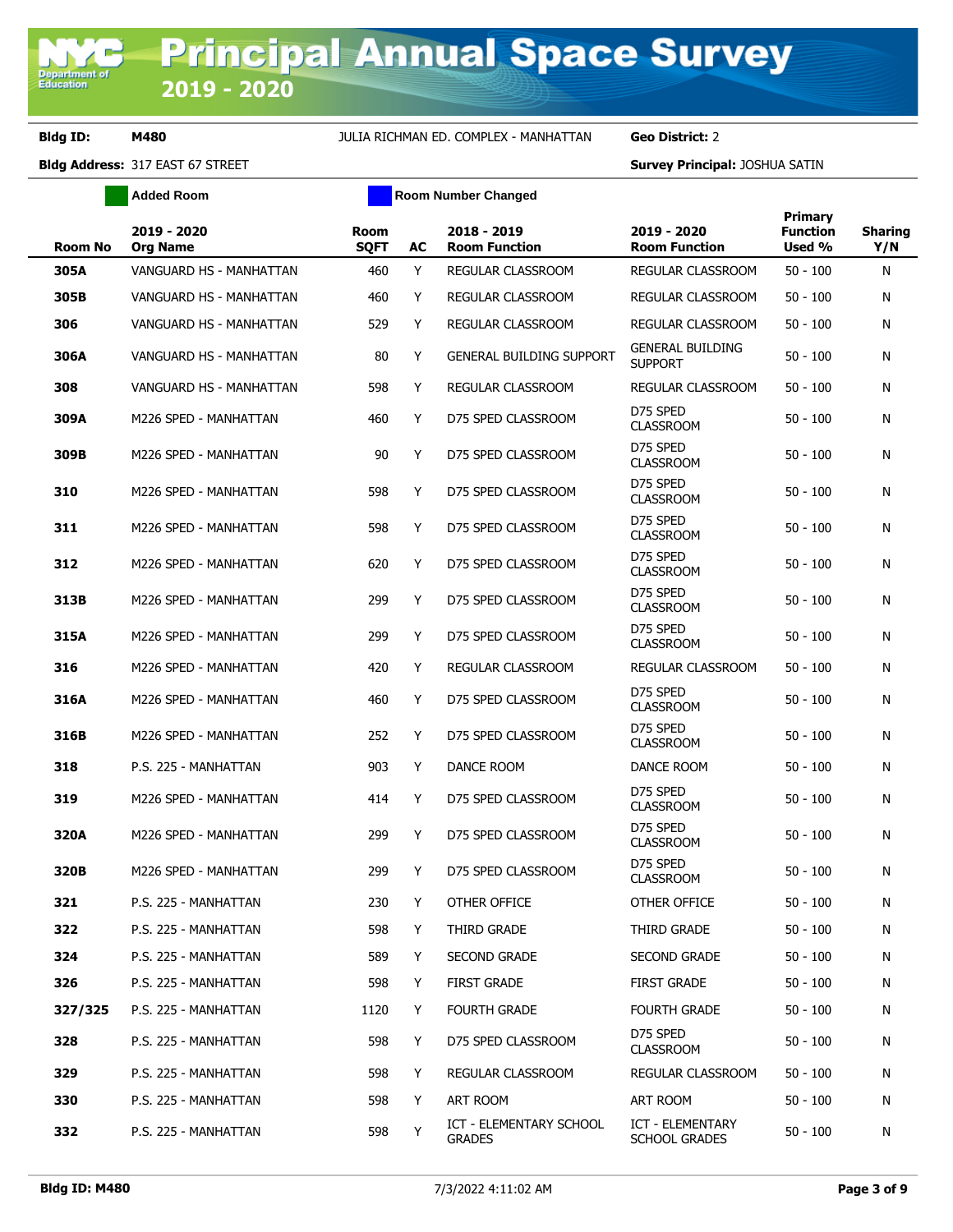**Added Room Room Room Number Changed** 

| <b>Room No</b> | 2019 - 2020<br><b>Org Name</b>            | <b>Room</b><br><b>SQFT</b> | AC | 2018 - 2019<br><b>Room Function</b>             | 2019 - 2020<br><b>Room Function</b>             | Primary<br><b>Function</b><br>Used % | <b>Sharing</b><br>Y/N |
|----------------|-------------------------------------------|----------------------------|----|-------------------------------------------------|-------------------------------------------------|--------------------------------------|-----------------------|
| 334            | P.S. 225 - MANHATTAN                      | 546                        | Y  | <b>ICT - ELEMENTARY SCHOOL</b><br><b>GRADES</b> | <b>ICT - ELEMENTARY</b><br><b>SCHOOL GRADES</b> | $50 - 100$                           | N                     |
| 339            | P.S. 225 - MANHATTAN                      | 228                        | Y  | <b>AP'S OFFICE</b>                              | AP'S OFFICE                                     | $50 - 100$                           | N                     |
| 340            | P.S. 225 - MANHATTAN                      | 138                        | Y  | <b>COACH'S OFFICE</b>                           | <b>COACH'S OFFICE</b>                           | $50 - 100$                           | N                     |
| 341            | P.S. 225 - MANHATTAN                      | 1050                       | Y  | OTHER OFFICE                                    | OTHER OFFICE                                    | $50 - 100$                           | N                     |
| <b>3FL GYM</b> | TALENT UNLIMITED HS -<br><b>MANHATTAN</b> | 7740                       | Y  | <b>GYMNASIUM</b>                                | <b>GYMNASIUM</b>                                | $50 - 100$                           | N                     |
| 400            | VANGUARD HS - MANHATTAN                   | 216                        | Y  | <b>CONFERENCE ROOM</b>                          | <b>CONFERENCE ROOM</b>                          | $50 - 100$                           | N                     |
| 401            | VANGUARD HS - MANHATTAN                   | 621                        | Y  | ICT - HIGH SCHOOL GRADES                        | ICT - HIGH SCHOOL<br><b>GRADES</b>              | $50 - 100$                           | N                     |
| 402            | VANGUARD HS - MANHATTAN                   | 598                        | Y  | ICT - HIGH SCHOOL GRADES                        | ICT - HIGH SCHOOL<br><b>GRADES</b>              | $50 - 100$                           | N                     |
| 403            | VANGUARD HS - MANHATTAN                   | 805                        | Y  | ICT - HIGH SCHOOL GRADES                        | ICT - HIGH SCHOOL<br><b>GRADES</b>              | $50 - 100$                           | N                     |
| 403A           | VANGUARD HS - MANHATTAN                   | 132                        | Y  | OTHER OFFICE                                    | OTHER OFFICE                                    | $50 - 100$                           | N                     |
| 404            | VANGUARD HS - MANHATTAN                   | 598                        | Y  | ART ROOM                                        | ART ROOM                                        | $50 - 100$                           | N                     |
| 405            | VANGUARD HS - MANHATTAN                   | 736                        | Y  | <b>REGULAR CLASSROOM - HS</b><br><b>GRADES</b>  | REGULAR CLASSROOM<br>- HS GRADES                | $50 - 100$                           | N                     |
| 405B           | VANGUARD HS - MANHATTAN                   | 230                        | Y  | OTHER OFFICE                                    | OTHER OFFICE                                    | $50 - 100$                           | N                     |
| 406            | VANGUARD HS - MANHATTAN                   | 598                        | Y  | REGULAR CLASSROOM - HS<br><b>GRADES</b>         | REGULAR CLASSROOM<br>- HS GRADES                | $50 - 100$                           | N                     |
| 408            | VANGUARD HS - MANHATTAN                   | 598                        | Y  | ICT - HIGH SCHOOL GRADES                        | ICT - HIGH SCHOOL<br><b>GRADES</b>              | $50 - 100$                           | N                     |
| 409            | VANGUARD HS - MANHATTAN                   | 598                        | Y  | ICT - HIGH SCHOOL GRADES                        | ICT - HIGH SCHOOL<br><b>GRADES</b>              | $50 - 100$                           | N                     |
| 410            | VANGUARD HS - MANHATTAN                   | 598                        | Y  | ICT - HIGH SCHOOL GRADES                        | ICT - HIGH SCHOOL<br><b>GRADES</b>              | $50 - 100$                           | N                     |
| 411            | VANGUARD HS - MANHATTAN                   | 598                        | Y  | ICT - HIGH SCHOOL GRADES                        | ICT - HIGH SCHOOL<br><b>GRADES</b>              | $50 - 100$                           | N                     |
| 412            | VANGUARD HS - MANHATTAN                   | 660                        | Y  | ICT - HIGH SCHOOL GRADES                        | ICT - HIGH SCHOOL<br><b>GRADES</b>              | $50 - 100$                           | N                     |
| 413            | MANHATTAN INTERNATIONAL HS -<br>M         | 598                        | Y. | ICT - HIGH SCHOOL GRADES                        | ICT - HIGH SCHOOL<br><b>GRADES</b>              | $50 - 100$                           | N                     |
| 416            | VANGUARD HS - MANHATTAN                   | 736                        | Y  | ICT - HIGH SCHOOL GRADES                        | ICT - HIGH SCHOOL<br><b>GRADES</b>              | $50 - 100$                           | N                     |
| 417            | MANHATTAN INTERNATIONAL HS -<br>М         | 690                        | Y  | AUD/CAFETERIA                                   | AUD/CAFETERIA                                   | $50 - 100$                           | N                     |
| 418            | VANGUARD HS - MANHATTAN                   | 598                        | Y  | REGULAR CLASSROOM                               | REGULAR CLASSROOM                               | $50 - 100$                           | N                     |
| 419            | MANHATTAN INTERNATIONAL HS -<br>M         | 598                        | Y  | REGULAR CLASSROOM                               | REGULAR CLASSROOM                               | 50 - 100                             | N                     |
| 420            | MANHATTAN INTERNATIONAL HS -<br>М         | 667                        | Y  | ART ROOM                                        | ART ROOM                                        | $50 - 100$                           | N                     |
| 421            | MANHATTAN INTERNATIONAL HS -<br>M         | 598                        | Y  | REGULAR CLASSROOM                               | REGULAR CLASSROOM                               | 50 - 100                             | N                     |
| 422            | MANHATTAN INTERNATIONAL HS -<br>M         | 598                        | Y  | REGULAR CLASSROOM                               | REGULAR CLASSROOM                               | 50 - 100                             | N                     |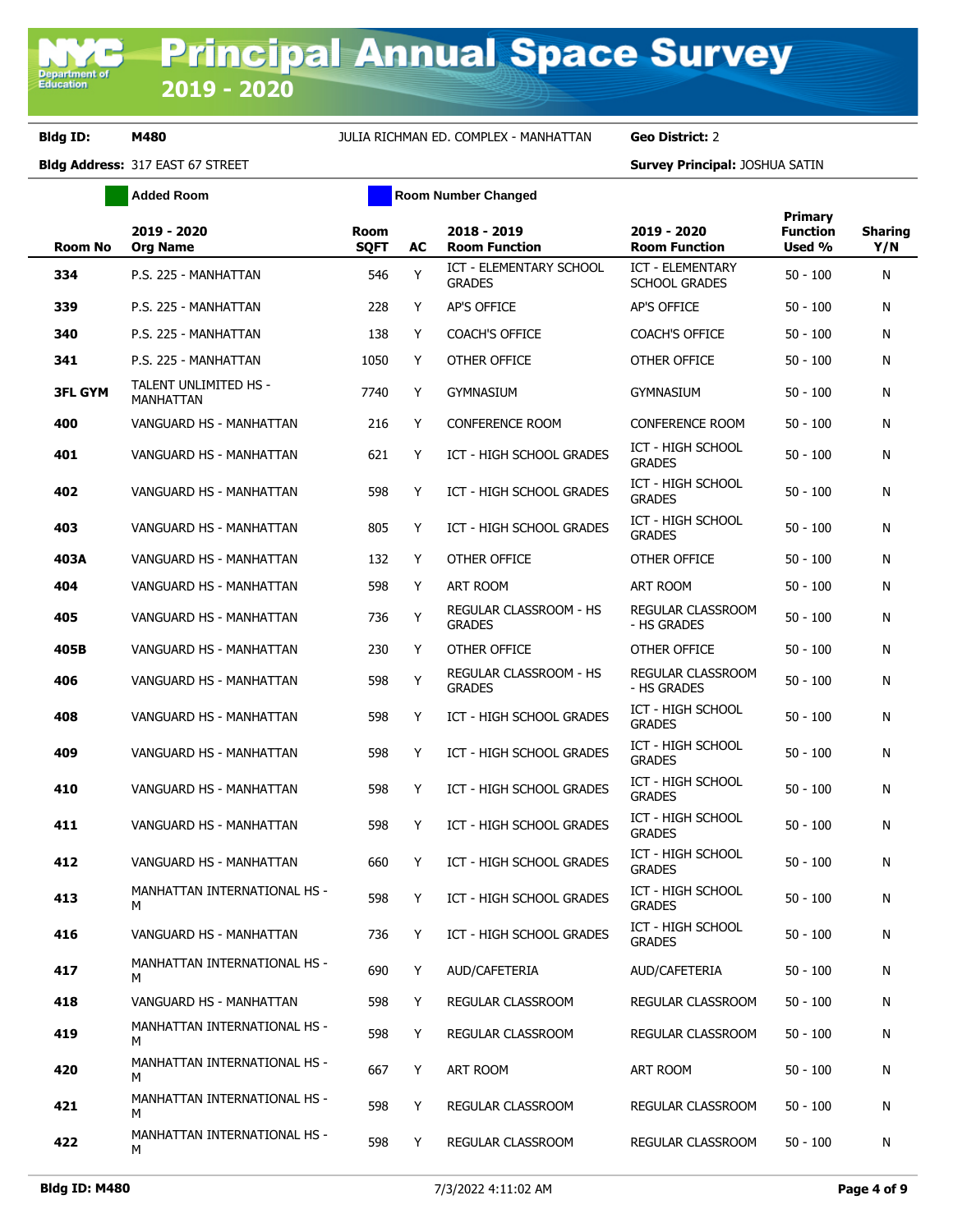**Added Room Room Room Number Changed** 

| <b>Room No</b> | 2019 - 2020<br><b>Org Name</b>            | <b>Room</b><br><b>SQFT</b> | AC | 2018 - 2019<br><b>Room Function</b> | 2019 - 2020<br><b>Room Function</b> | <b>Primary</b><br><b>Function</b><br>Used % | <b>Sharing</b><br>Y/N |
|----------------|-------------------------------------------|----------------------------|----|-------------------------------------|-------------------------------------|---------------------------------------------|-----------------------|
| 423            | MANHATTAN INTERNATIONAL HS -<br>M         | 322                        | Y  | OTHER OFFICE                        | OTHER OFFICE                        | $50 - 100$                                  | N                     |
| 423A           | VANGUARD HS - MANHATTAN                   | 276                        | Y  | PRINCIPAL'S OFFICE                  | PRINCIPAL'S OFFICE                  | $50 - 100$                                  | N                     |
| 424            | MANHATTAN INTERNATIONAL HS -<br>м         | 627                        | Y  | REGULAR CLASSROOM                   | REGULAR CLASSROOM                   | $50 - 100$                                  | N                     |
| 426            | MANHATTAN INTERNATIONAL HS -<br>м         | 598                        | Y  | <b>REGULAR CLASSROOM</b>            | REGULAR CLASSROOM                   | $50 - 100$                                  | N                     |
| 428            | MANHATTAN INTERNATIONAL HS -<br>м         | 598                        | Y  | <b>REGULAR CLASSROOM</b>            | REGULAR CLASSROOM                   | $50 - 100$                                  | N                     |
| 430            | MANHATTAN INTERNATIONAL HS -<br>М         | 598                        | Y  | REGULAR CLASSROOM                   | REGULAR CLASSROOM                   | $50 - 100$                                  | N                     |
| 432            | MANHATTAN INTERNATIONAL HS -<br>м         | 598                        | Y  | REGULAR CLASSROOM                   | REGULAR CLASSROOM                   | $50 - 100$                                  | N                     |
| 434            | MANHATTAN INTERNATIONAL HS -<br>M         | 567                        | Y  | <b>REGULAR CLASSROOM</b>            | REGULAR CLASSROOM                   | $50 - 100$                                  | N                     |
| 439            | MANHATTAN INTERNATIONAL HS -<br>м         | 216                        | Y  | OTHER OFFICE                        | OTHER OFFICE                        | $50 - 100$                                  | N                     |
| 440            | TALENT UNLIMITED HS -<br><b>MANHATTAN</b> | 144                        | Y  | OTHER OFFICE                        | OTHER OFFICE                        | $50 - 100$                                  | N                     |
| 441            | TALENT UNLIMITED HS -<br>MANHATTAN        | 984                        | Y  | REGULAR CLASSROOM                   | REGULAR CLASSROOM                   | $50 - 100$                                  | N                     |
| 442            | TALENT UNLIMITED HS -<br>MANHATTAN        | 1380                       | Y  | <b>COMPUTER LAB</b>                 | <b>COMPUTER LAB</b>                 | $50 - 100$                                  | N                     |
| 442A           | P.S. 225 - MANHATTAN                      | 108                        | Y  | STORAGE ROOM                        | STORAGE ROOM                        | $50 - 100$                                  | Ν                     |
| 443            | TALENT UNLIMITED HS -<br><b>MANHATTAN</b> | 960                        | Y  | REGULAR CLASSROOM                   | REGULAR CLASSROOM                   | $50 - 100$                                  | Ν                     |
| 444            | TALENT UNLIMITED HS -<br><b>MANHATTAN</b> | 840                        | Y  | REGULAR CLASSROOM                   | REGULAR CLASSROOM                   | $50 - 100$                                  | N                     |
| 445            | TALENT UNLIMITED HS -<br><b>MANHATTAN</b> | 480                        | Y  | OTHER OFFICE                        | OTHER OFFICE                        | $50 - 100$                                  | Ν                     |
| 446            | TALENT UNLIMITED HS -<br><b>MANHATTAN</b> | 504                        | Y  | <b>REGULAR CLASSROOM</b>            | REGULAR CLASSROOM                   | $50 - 100$                                  | N                     |
| 447            | TALENT UNLIMITED HS -<br><b>MANHATTAN</b> | 648                        | Y  | REGULAR CLASSROOM                   | REGULAR CLASSROOM                   | $50 - 100$                                  | Ν                     |
| 448            | TALENT UNLIMITED HS -<br>MANHATTAN        | 336                        | Y  | NURSE/MEDICAL SUITE                 | NURSE/MEDICAL<br><b>SUITE</b>       | $50 - 100$                                  | Ν                     |
| 450            | TALENT UNLIMITED HS -<br>MANHATTAN        | 624                        | Y  | <b>REGULAR CLASSROOM</b>            | REGULAR CLASSROOM                   | $50 - 100$                                  | N                     |
| 501            | TALENT UNLIMITED HS -<br>MANHATTAN        | 825                        | Y  | REGULAR CLASSROOM                   | REGULAR CLASSROOM                   | $50 - 100$                                  | N                     |
| 501A           | TALENT UNLIMITED HS -<br>MANHATTAN        | 621                        | Y  | OTHER SHOP ROOM                     | OTHER SHOP ROOM                     | $50 - 100$                                  | N                     |
| 503            | URBAN ACADEMY LABORATORY HS<br>- M        | 1128                       | Y  | STORAGE ROOM                        | STORAGE ROOM                        | $50 - 100$                                  | Ν                     |
| 505            | MANHATTAN INTERNATIONAL HS -<br>м         | 836                        | Y  | DANCE ROOM                          | DANCE ROOM                          | $50 - 100$                                  | N                     |
| 506            | TALENT UNLIMITED HS -<br>MANHATTAN        | 920                        | Y  | REGULAR CLASSROOM                   | REGULAR CLASSROOM                   | $50 - 100$                                  | N                     |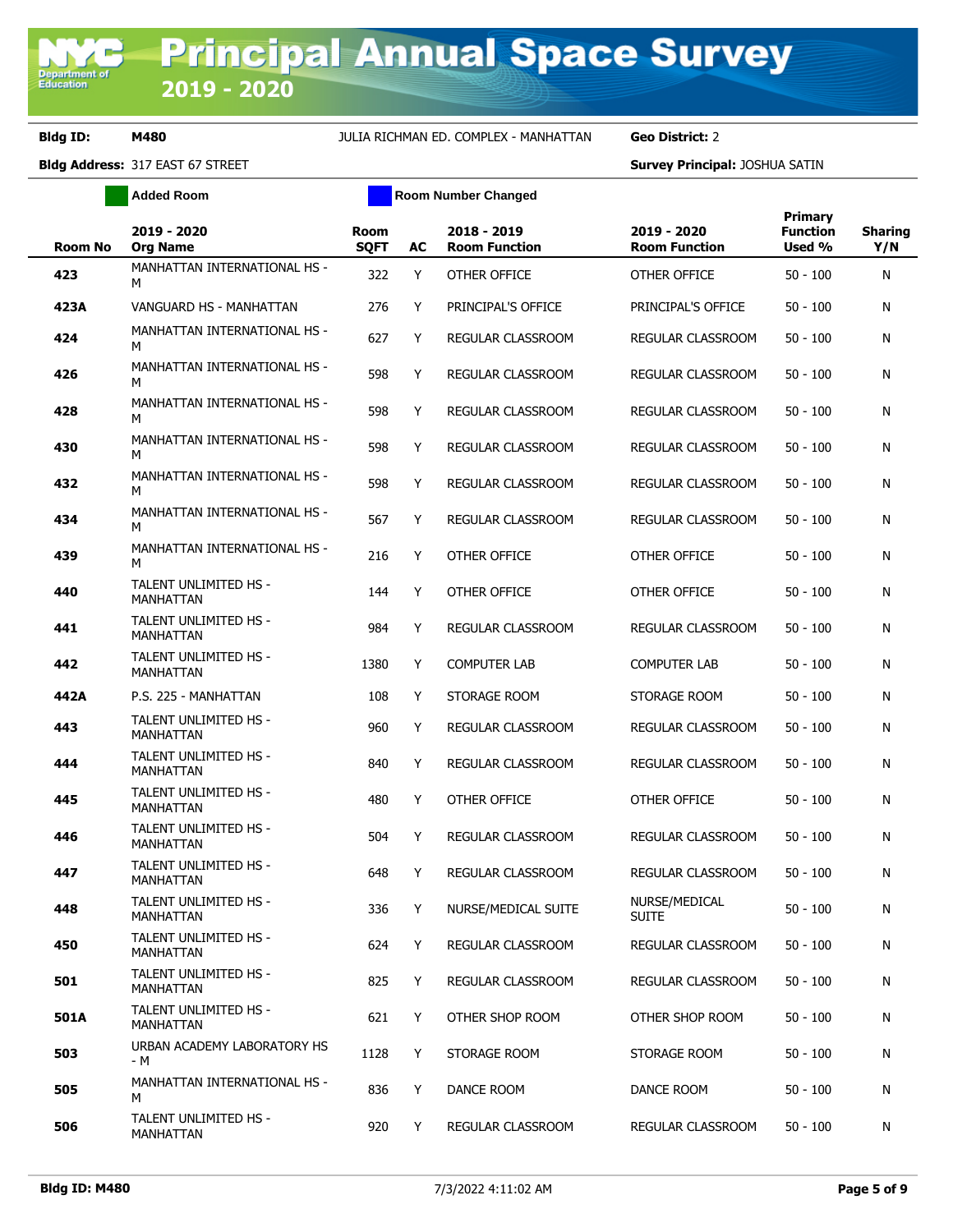**Added Room Room Room Number Changed** 

| <b>Room No</b> | 2019 - 2020<br><b>Org Name</b>            | <b>Room</b><br><b>SQFT</b> | AC | 2018 - 2019<br><b>Room Function</b> | 2019 - 2020<br><b>Room Function</b>  | <b>Primary</b><br><b>Function</b><br>Used % | <b>Sharing</b><br>Y/N |
|----------------|-------------------------------------------|----------------------------|----|-------------------------------------|--------------------------------------|---------------------------------------------|-----------------------|
| 508            | M226 SPED - MANHATTAN                     | 308                        | Y  | D75 SPED CLASSROOM                  | D75 SPED<br><b>CLASSROOM</b>         | $50 - 100$                                  | N                     |
| <b>509ABC</b>  | <b>TALENT UNLIMITED HS -</b><br>MANHATTAN | 621                        | Y  | <b>GUIDANCE OFFICE</b>              | <b>GUIDANCE OFFICE</b>               | $50 - 100$                                  | Ν                     |
| 510A           | M226 SPED - MANHATTAN                     | 620                        | Y  | D75 SPED CLASSROOM                  | D75 SPED<br><b>CLASSROOM</b>         | $50 - 100$                                  | Ν                     |
| 512            | MANHATTAN INTERNATIONAL HS -<br>M         | 660                        | Y  | <b>TEACHER'S CAFETERIA</b>          | <b>TEACHER'S</b><br><b>CAFETERIA</b> | $50 - 100$                                  | Ν                     |
| 513            | MANHATTAN INTERNATIONAL HS -<br>M         | 1128                       | Y  | STORAGE ROOM                        | STORAGE ROOM                         | $50 - 100$                                  | N                     |
| 514            | MANHATTAN INTERNATIONAL HS -<br>M         | 234                        | Y  | OTHER OFFICE                        | OTHER OFFICE                         | $50 - 100$                                  | Ν                     |
| 516            | MANHATTAN INTERNATIONAL HS -<br>М         | 777                        | Y  | <b>SCIENCE LAB</b>                  | <b>SCIENCE LAB</b>                   | $50 - 100$                                  | Ν                     |
| <b>517ABC</b>  | MANHATTAN INTERNATIONAL HS -<br>м         | 532                        | Y  | <b>GUIDANCE OFFICE</b>              | <b>GUIDANCE OFFICE</b>               | $50 - 100$                                  | Ν                     |
| 518            | MANHATTAN INTERNATIONAL HS -<br>м         | 598                        | Y  | OTHER OFFICE                        | OTHER OFFICE                         | $50 - 100$                                  | N                     |
| 519            | MANHATTAN INTERNATIONAL HS -<br>м         | 621                        | Y  | REGULAR CLASSROOM                   | REGULAR CLASSROOM                    | $50 - 100$                                  | Ν                     |
| 520            | MANHATTAN INTERNATIONAL HS -<br>M         | 594                        | Y  | <b>REGULAR CLASSROOM</b>            | REGULAR CLASSROOM                    | $50 - 100$                                  | Ν                     |
| 521            | MANHATTAN INTERNATIONAL HS -<br>M         | 276                        | Y  | STORAGE ROOM                        | STORAGE ROOM                         | $50 - 100$                                  | Ν                     |
| 523            | MANHATTAN INTERNATIONAL HS -<br>M         | 598                        | Y  | REGULAR CLASSROOM                   | REGULAR CLASSROOM                    | $50 - 100$                                  | Ν                     |
| 539            | VANGUARD HS - MANHATTAN                   | 216                        | Y  | OTHER OFFICE                        | OTHER OFFICE                         | $50 - 100$                                  | Ν                     |
| 540            | TALENT UNLIMITED HS -<br>MANHATTAN        | 391                        | Y  | REGULAR CLASSROOM                   | REGULAR CLASSROOM                    | $50 - 100$                                  | Ν                     |
| 541            | TALENT UNLIMITED HS -<br><b>MANHATTAN</b> | 1032                       | Y  | THEATRE ARTS/DRAMA                  | <b>THEATRE</b><br>ARTS/DRAMA         | $50 - 100$                                  | Ν                     |
| 541A           | TALENT UNLIMITED HS -<br><b>MANHATTAN</b> | 216                        | Y  | STORAGE ROOM                        | STORAGE ROOM                         | $50 - 100$                                  | Ν                     |
| 542/544        | TALENT UNLIMITED HS -<br><b>MANHATTAN</b> | 624                        | Y  | OTHER OFFICE                        | OTHER OFFICE                         | $50 - 100$                                  | Ν                     |
| 543            | TALENT UNLIMITED HS -<br>MANHATTAN        | 960                        | Y  | THEATRE ARTS/DRAMA                  | <b>THEATRE</b><br>ARTS/DRAMA         | $50 - 100$                                  | Ν                     |
| 545            | TALENT UNLIMITED HS -<br><b>MANHATTAN</b> | 456                        | Y  | REGULAR CLASSROOM                   | REGULAR CLASSROOM                    | $50 - 100$                                  | Ν                     |
| 546/548        | TALENT UNLIMITED HS -<br><b>MANHATTAN</b> | 902                        | Y  | OTHER OFFICE                        | OTHER OFFICE                         | $50 - 100$                                  | N                     |
| 547            | TALENT UNLIMITED HS -<br>MANHATTAN        | 624                        | Υ  | REGULAR CLASSROOM                   | REGULAR CLASSROOM                    | $50 - 100$                                  | Ν                     |
| 550            | <b>TALENT UNLIMITED HS -</b><br>MANHATTAN | 858                        | Y  | REGULAR CLASSROOM                   | <b>REGULAR CLASSROOM</b>             | $50 - 100$                                  | Ν                     |
| 552            | TALENT UNLIMITED HS -<br>MANHATTAN        | 624                        | Y  | REGULAR CLASSROOM                   | REGULAR CLASSROOM                    | $50 - 100$                                  | N                     |
| 554            | TALENT UNLIMITED HS -<br>MANHATTAN        | 408                        | Y  | REGULAR CLASSROOM                   | REGULAR CLASSROOM                    | $50 - 100$                                  | Ν                     |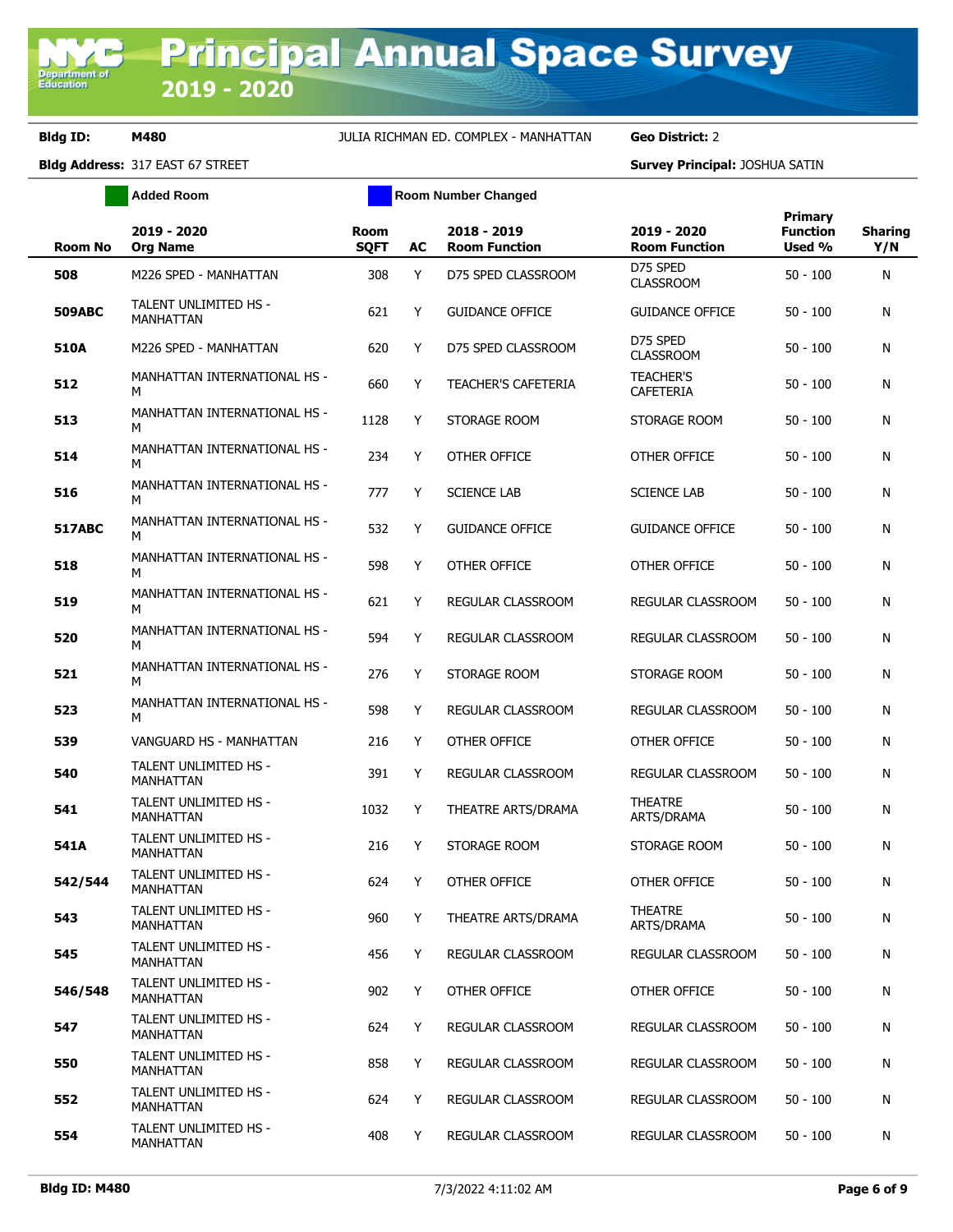**Added Room Room Room Number Changed** 

| <b>Room No</b> | 2019 - 2020<br><b>Org Name</b>            | <b>Room</b><br><b>SQFT</b> | AC | 2018 - 2019<br><b>Room Function</b> | 2019 - 2020<br><b>Room Function</b>       | <b>Primary</b><br><b>Function</b><br>Used % | <b>Sharing</b><br>Y/N |
|----------------|-------------------------------------------|----------------------------|----|-------------------------------------|-------------------------------------------|---------------------------------------------|-----------------------|
| 640            | TALENT UNLIMITED HS -<br><b>MANHATTAN</b> | 276                        | Y  | OTHER OFFICE                        | OTHER OFFICE                              | $50 - 100$                                  | N                     |
| 641            | TALENT UNLIMITED HS -<br>MANHATTAN        | 1104                       | Y  | DANCE ROOM                          | DANCE ROOM                                | $50 - 100$                                  | N                     |
| 642            | TALENT UNLIMITED HS -<br>MANHATTAN        | 340                        | Y  | OTHER OFFICE                        | OTHER OFFICE                              | $50 - 100$                                  | N                     |
| 643            | TALENT UNLIMITED HS -<br>MANHATTAN        | 420                        | Y  | DANCE ROOM                          | DANCE ROOM                                | $50 - 100$                                  | N                     |
| 644            | TALENT UNLIMITED HS -<br><b>MANHATTAN</b> | 768                        | Y  | OTHER OFFICE                        | OTHER OFFICE                              | $50 - 100$                                  | N                     |
| 645            | TALENT UNLIMITED HS -<br>MANHATTAN        | 825                        | Y  | <b>SCIENCE LAB</b>                  | <b>SCIENCE LAB</b>                        | $50 - 100$                                  | N                     |
| 645A           | TALENT UNLIMITED HS -<br>MANHATTAN        | 294                        | Y  | STORAGE ROOM                        | STORAGE ROOM                              | $50 - 100$                                  | N                     |
| 646            | TALENT UNLIMITED HS -<br>MANHATTAN        | 528                        | Y  | REGULAR CLASSROOM                   | REGULAR CLASSROOM                         | $50 - 100$                                  | N                     |
| 648            | TALENT UNLIMITED HS -<br>MANHATTAN        | 102                        | Y  | OTHER OFFICE                        | OTHER OFFICE                              | $50 - 100$                                  | N                     |
| 650            | TALENT UNLIMITED HS -<br>MANHATTAN        | 552                        | Y  | OTHER OFFICE                        | <b>OTHER OFFICE</b>                       | $50 - 100$                                  | N                     |
| 651            | TALENT UNLIMITED HS -<br>MANHATTAN        | 624                        | Y  | REGULAR CLASSROOM                   | REGULAR CLASSROOM                         | $50 - 100$                                  | N                     |
| 652            | <b>TALENT UNLIMITED HS -</b><br>MANHATTAN | 672                        | Y  | SCIENCE DEMO ROOM                   | SCIENCE DEMO ROOM                         | $50 - 100$                                  | N                     |
| 653            | TALENT UNLIMITED HS -<br><b>MANHATTAN</b> | 624                        | Y  | REGULAR CLASSROOM                   | REGULAR CLASSROOM                         | $50 - 100$                                  | N                     |
| 654            | TALENT UNLIMITED HS -<br>MANHATTAN        | 624                        | Y  | SCIENCE DEMO ROOM                   | SCIENCE DEMO ROOM                         | $50 - 100$                                  | N                     |
| <b>AUD</b>     | URBAN ACADEMY LABORATORY HS<br>- M        | 16936                      | Y  | AUDITORIUM                          | <b>AUDITORIUM</b>                         | $50 - 100$                                  | N                     |
| <b>B14</b>     | URBAN ACADEMY LABORATORY HS<br>- M        | 4980                       | Y  | <b>CONFERENCE ROOM</b>              | <b>CONFERENCE ROOM</b>                    | $50 - 100$                                  | N                     |
| <b>B15</b>     | TALENT UNLIMITED HS -<br><b>MANHATTAN</b> | 972                        | Y  | STORAGE ROOM                        | STORAGE ROOM                              | $50 - 100$                                  | N                     |
| <b>B1S</b>     | TALENT UNLIMITED HS -<br>MANHATTAN        | 1118                       | Y  | <b>MUSIC ROOM</b>                   | <b>MUSIC ROOM</b>                         | $50 - 100$                                  | N                     |
| <b>B3</b>      | P.S. 225 - MANHATTAN                      | 1066                       | Y  | ART ROOM                            | ART ROOM                                  | $50 - 100$                                  | N                     |
| <b>B54</b>     | <b>TALENT UNLIMITED HS -</b><br>MANHATTAN | 396                        | Y  | <b>GENERAL BUILDING SUPPORT</b>     | <b>GENERAL BUILDING</b><br><b>SUPPORT</b> | $50 - 100$                                  | N                     |
| <b>B55</b>     | TALENT UNLIMITED HS -<br>MANHATTAN        | 322                        | Y  | <b>GENERAL BUILDING SUPPORT</b>     | <b>GENERAL BUILDING</b><br><b>SUPPORT</b> | $50 - 100$                                  | N                     |
| <b>B59</b>     | TALENT UNLIMITED HS -<br>MANHATTAN        | 2744                       | Y  | <b>GENERAL BUILDING SUPPORT</b>     | <b>GENERAL BUILDING</b><br><b>SUPPORT</b> | $50 - 100$                                  | N                     |
| <b>B60</b>     | TALENT UNLIMITED HS -<br>MANHATTAN        | 1620                       | Y  | <b>GENERAL BUILDING SUPPORT</b>     | <b>GENERAL BUILDING</b><br><b>SUPPORT</b> | $50 - 100$                                  | N                     |
| B61            | TALENT UNLIMITED HS -<br>MANHATTAN        | 1035                       | Y  | <b>GENERAL BUILDING SUPPORT</b>     | <b>GENERAL BUILDING</b><br><b>SUPPORT</b> | $50 - 100$                                  | N                     |
| B62            | TALENT UNLIMITED HS -<br>MANHATTAN        | 153                        | Y  | STORAGE ROOM                        | STORAGE ROOM                              | $50 - 100$                                  | N                     |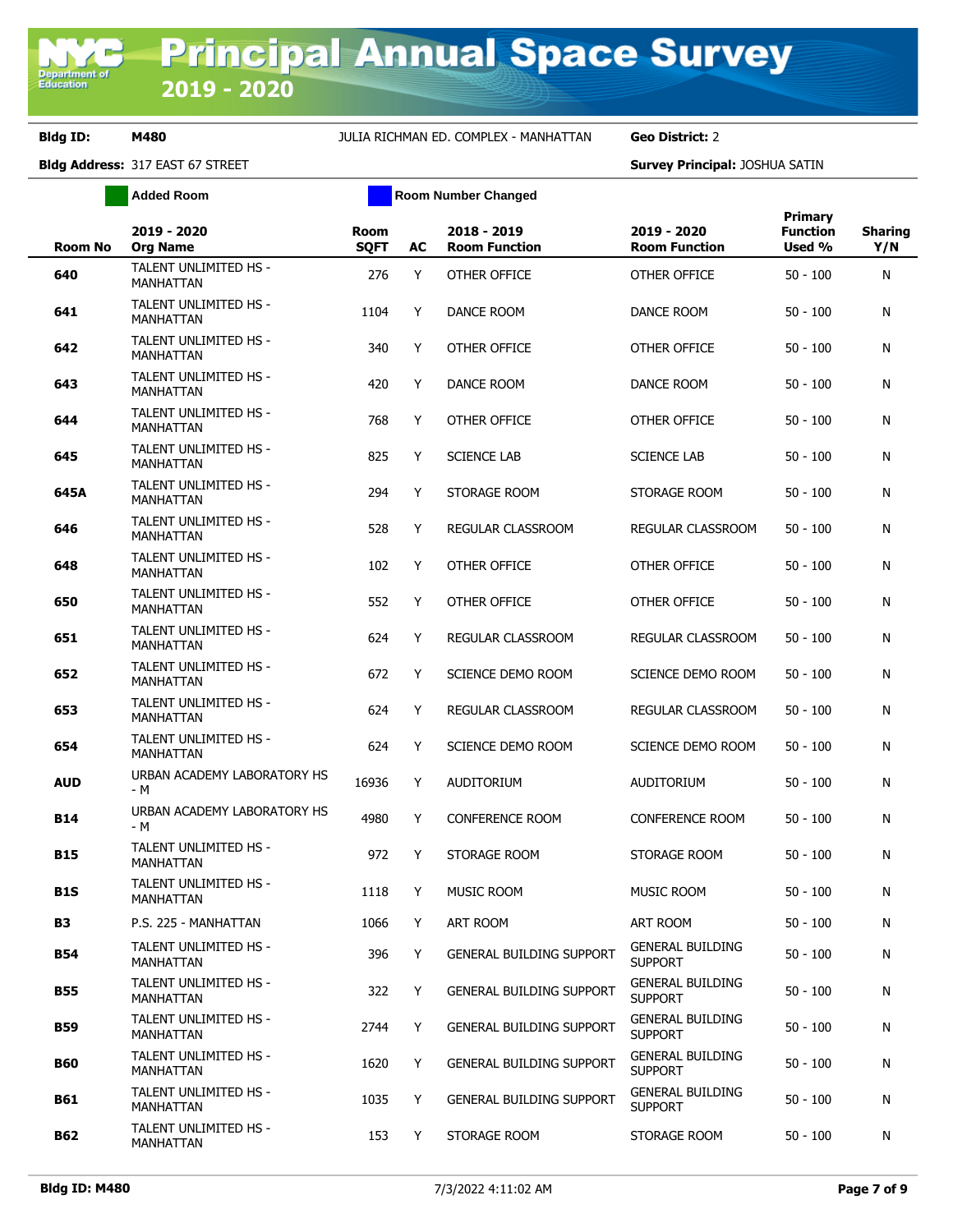**Department of**<br>Education

# **Bldg ID: M480** JULIA RICHMAN ED. COMPLEX - MANHATTAN **Geo District:** 2

| <b>Added Room</b> |                                                                                                                                                                                              |                            |    | <b>Room Number Changed</b>          |                                           |                                      |                       |
|-------------------|----------------------------------------------------------------------------------------------------------------------------------------------------------------------------------------------|----------------------------|----|-------------------------------------|-------------------------------------------|--------------------------------------|-----------------------|
| <b>Room No</b>    | 2019 - 2020<br><b>Org Name</b>                                                                                                                                                               | <b>Room</b><br><b>SQFT</b> | AC | 2018 - 2019<br><b>Room Function</b> | 2019 - 2020<br><b>Room Function</b>       | Primary<br><b>Function</b><br>Used % | <b>Sharing</b><br>Y/N |
| <b>BALCGYM</b>    | TALENT UNLIMITED HS -<br><b>MANHATTAN</b>                                                                                                                                                    | 900                        |    | <b>GYMNASIUM</b>                    | GYMNASIUM                                 | $50 - 100$                           | N                     |
| <b>BLOWER</b>     | TALENT UNLIMITED HS -<br><b>MANHATTAN</b>                                                                                                                                                    | 3700                       |    | <b>GENERAL BUILDING SUPPORT</b>     | <b>GENERAL BUILDING</b><br><b>SUPPORT</b> | $50 - 100$                           | N                     |
| <b>KITCHEN</b>    | URBAN ACADEMY LABORATORY HS<br>- M                                                                                                                                                           | 3034                       | Y  | <b>KITCHEN</b>                      | <b>KITCHEN</b>                            | $50 - 100$                           | N                     |
| <b>PCAF</b>       | URBAN ACADEMY LABORATORY HS<br>- M                                                                                                                                                           | 5922                       |    | STUDENT CAFETERIA                   | STUDENT CAFETERIA                         | $50 - 100$                           | N                     |
| <b>POOL</b>       | VANGUARD HS - MANHATTAN                                                                                                                                                                      | 5135                       | Y  | SWIMMING POOL                       | SWIMMING POOL                             | $50 - 100$                           | N                     |
|                   | How many hallway bathrooms for students are there in your building?                                                                                                                          |                            |    |                                     |                                           | 12                                   |                       |
|                   | Are any of the student bathrooms being shared by multiple schools?                                                                                                                           |                            |    |                                     |                                           |                                      |                       |
|                   | Are all the student bathrooms open throughout the day?                                                                                                                                       |                            |    |                                     |                                           |                                      |                       |
|                   | Please identify the number of non-instructional spaces, not reported above, being used for<br>instructional purposes, academic intervention services, or therapeutic or counseling services: |                            | 0  |                                     |                                           |                                      |                       |
|                   | Are any of those non-instructional spaces being shared?                                                                                                                                      |                            | N  |                                     |                                           |                                      |                       |